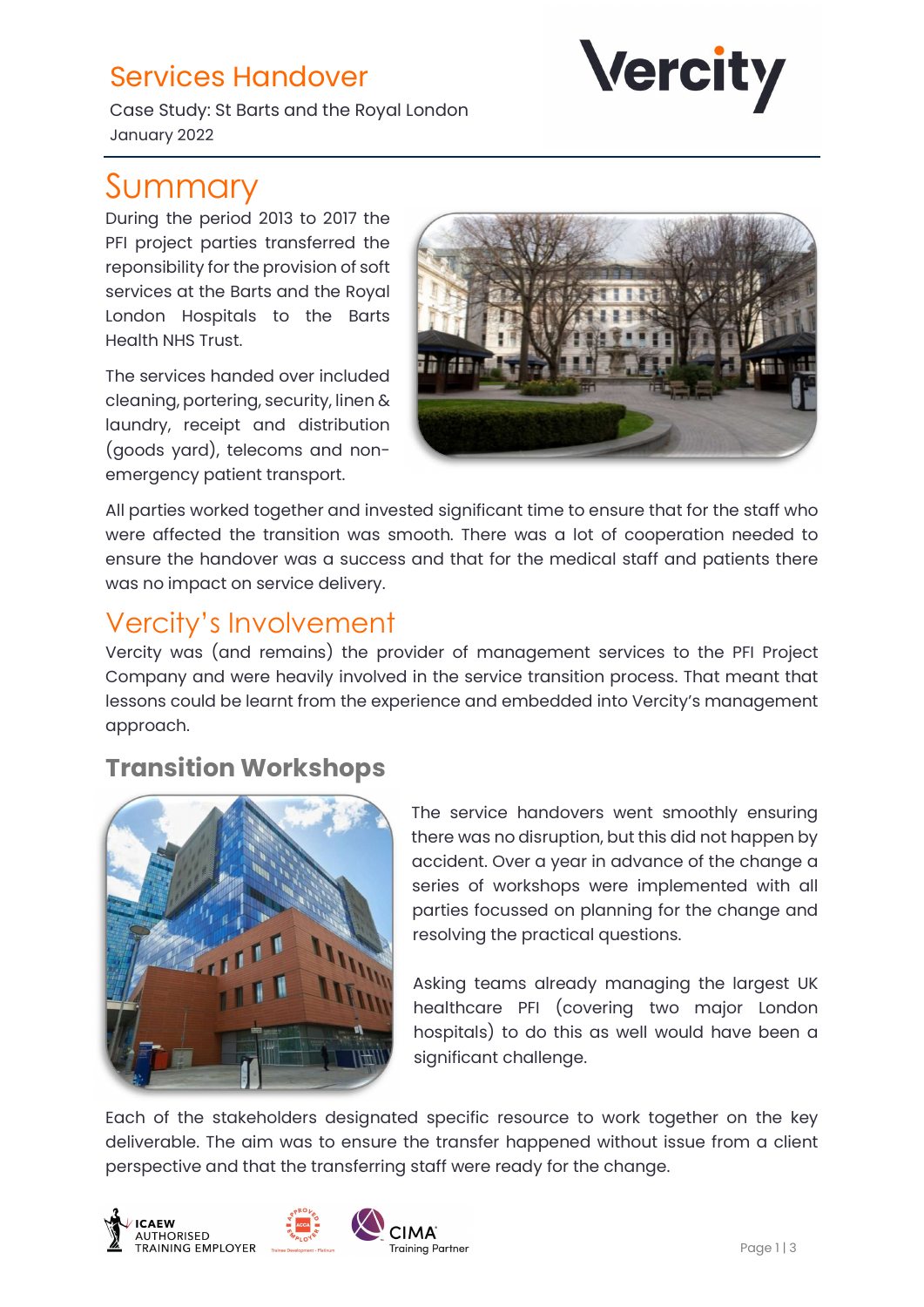### Defining Service Interaction



Particular consideration had to be given to how the services would interact when they were no longer all under a single contract umbrella. This would include engagement by the Trust with their incoming contractor.

This involved updating contractual provisions and indemnities around services that remained in the PFI, as well as

practical questions about the interface between services to ensure the hospital would continue to function.

Practical examples that had to be resolved included the day-to-day interaction between the portering service being re-procured and the waste services that remained part of the PFI, clarifying the responsibilities for the difference between the cleaning of ventilation grilles and their maintenance which also has an element of cleaning of ventilation ductwork.

#### Records

The services being handed over employed over 1,100 staff and covered over 247,000 m2 of hospital footprint. Providing services on that scale generates a significant volume of records and some of those were in hard copy.

Digitising the records held, indexing, and ensuring that these were ready to transfer in a format and structure that would support the Trust's new directly procured contractor was a significant endeavour that needed all parties collaborating on what the complete digital archive would look like.